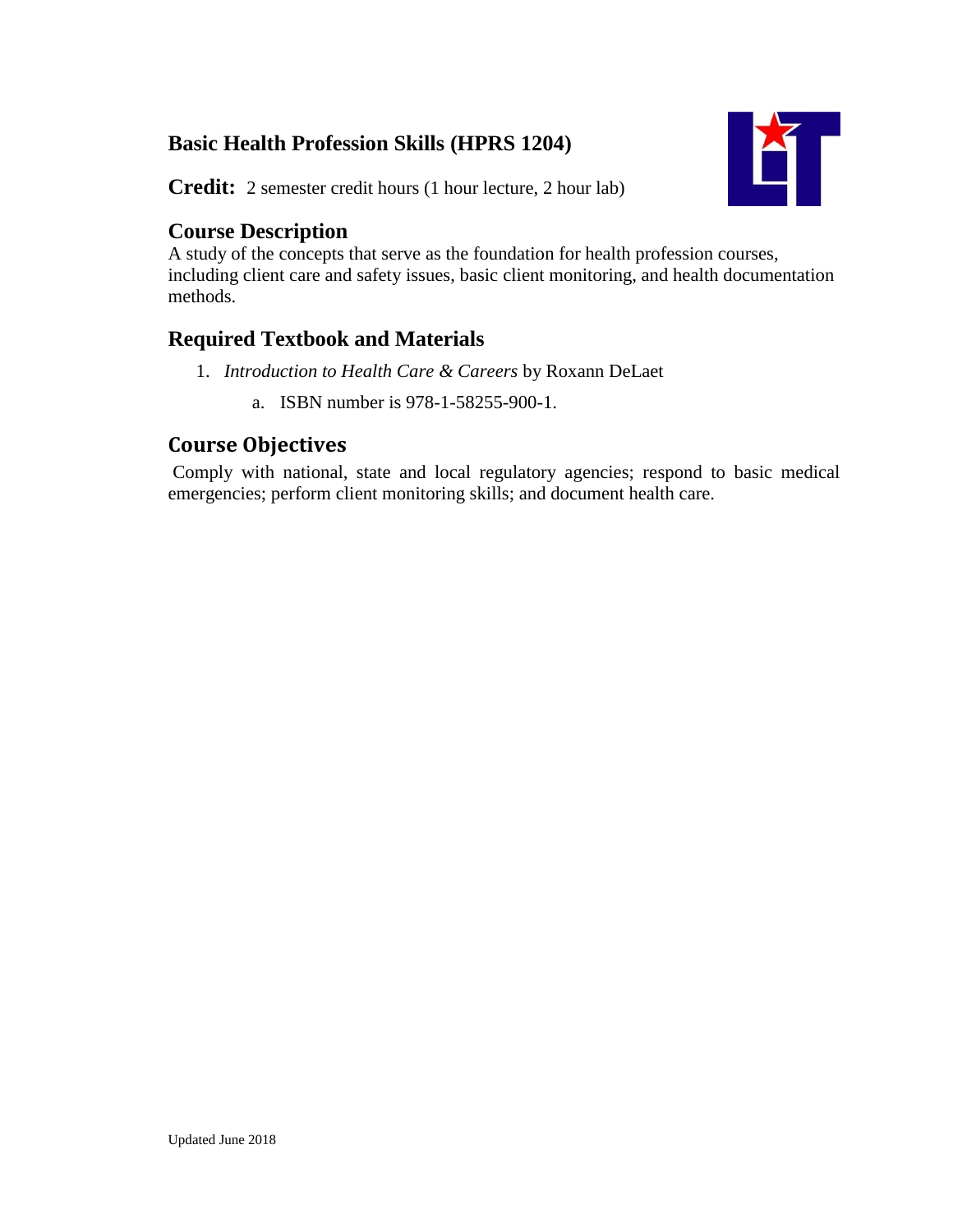## **Course Outline**

- A. Introduction to Health Care:
	- 1. Healthcare facilities
	- 2. Medicaid/Medicare
	- 3. Hospital Chain of Command
- B. Infection Control
	- 1. Standard Precautions
	- 2. Personal Protective Equipment
	- 3. Contact, Airborne, and Droplet **Precautions**
	- 4. Chain of Infection
	- 5. Bloodborne Pathogens
	- 6. Laboratory
		- a. Handwashing
			- b. Personal Protective Equipment
- C. Proper Body Mechanics
	- 1. Proper Body Mechanics
		- 2. Patient Positions
		- 3. Patient Safety
		- 4. Caring for patients in
			- a. Neonates
			- b. Pediatrics
			- c. Geriatrics
			- d. Adolescents
			- e. Adults
			- f. OB
			- g. Critically ill
	- 5. Preventing Back Injuries
	- 6. Laboratory
		- a. Moving patients
		- b. Turning patients
- D. Safety & Emergencies
	- 1. Preventing Accidents
	- 2. Accident/Incident Reports
	- 3. Physical and Mental Risk Factors
	- 4. Emergency Call Lights
	- 5. Oxygen and Fire Safety
	- 6. Material Safety Data Sheets (MSDS)
	- 7. Fire Extinguishers
	- 8. Weather Emergencies
	- 9. OSHA
	- 10. Caring for patients during emergencies
- E. Nutrition/Hydration & Eliminating
- 1. Patient Diets
- 2. Alternative Forms of Feeding
- 3. Urinary System
- 4. Bedpans and Urinals
- 5. Urinary Catheters
- 6. Gastrointestinal System
- 7. Ostomies
- 8. Laboratory
	- a. Assisting Patients with
		- i. Bedpans
		- ii. Urinals
		- iii. Potty Chairs
- F. Measuring Vital Signs
	- 1. Temperature
	- 2. Pulse
	- 3. Respiration
	- 4. Blood Pressure
	- 5. Laboratory
		- a. Taking Vital Signs
- G. Communication and Interpersonal Skills
	- 1. Guidelines for Communication
	- 2. Elements for Communication
	- 3. Communicating with Patients with Disabilities and Sensory Impairments
- H. Medical Terminology
	- 1. Common root words
	- 2. Common prefixes
	- 3. Common suffixes
- I. Legal & Ethical Responsibilities
	- 1. What is HIPAA?
	- 2. Legal Considerations for Health Care Workers
	- 3. Ethical Behavior with Patients and Families
	- 4. Cultural Influences on Health Care Delivery
- J. Medical Imaging
	- 1. Radiography
	- 2. Sonography
	- 3. CT
	- 4. MRI
	- 5. Basic Safety in the Radiology Department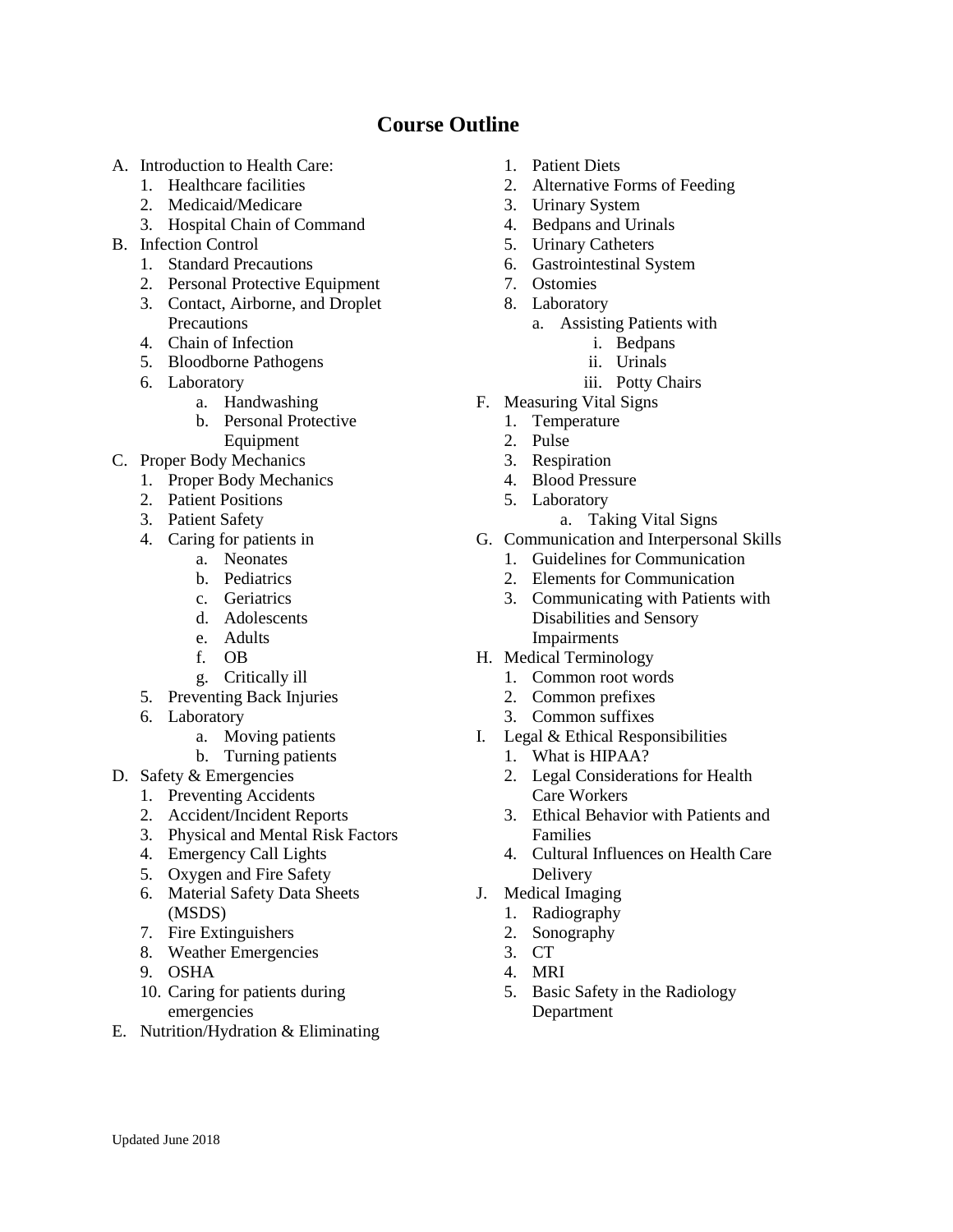### **Grade Scale**

| $90 - 100$ | A |
|------------|---|
| $80 - 89$  | B |
| $70 - 79$  | C |
| $60 - 69$  | D |
| $0 - 59$   | F |

### **Course Evaluation**

Final grades will be calculated according to the following criteria:

Your final grade will be a combination of grades from lecture and lab. Your lab instructor will turn in the grades and those grades will be used to calculate your final grade.

| 1. 3 Unit Tests (Lecture)             | 65%  |
|---------------------------------------|------|
| 2. Comprehensive Final Exam           | 10\% |
| 3. Lab Tests; Lab check-off sheets    | 20%  |
| 4. Daily Lab Assignments and homework | 5%   |

#### **Course Policies**

- 1. No food, drinks, or use of tobacco products in class.
- 2. Cellphones and any other electronic devices must be turned off while in class.
- 3. Do not bring children to class.
- 4. All exams will be on the dates specified unless the instructor makes a change. In case of an absence on exam day, the student will have a 10 point reduction on his/her test score. The score will continue to drop 10 points for every class day missed following the test.
- 5. All assignments must be completed by the stated due date or a zero will be awarded. *You will have a Blackboard assignment with every Powerpoint except for two this semester.* It is your responsibility to complete these assignments by the given due date.
- 6. Students are responsible for material in handouts and on videos. Exam questions will come from this material.
- 7. **Regular class attendance is crucial. The student must remain in lab until class is dismissed. Leaving the lab early will result in an absence being awarded.**

**Laboratory – On the third absence, the student will be dropped one letter grade from his/her final semester average. On the fourth absence, the student will receive an F for the semester.**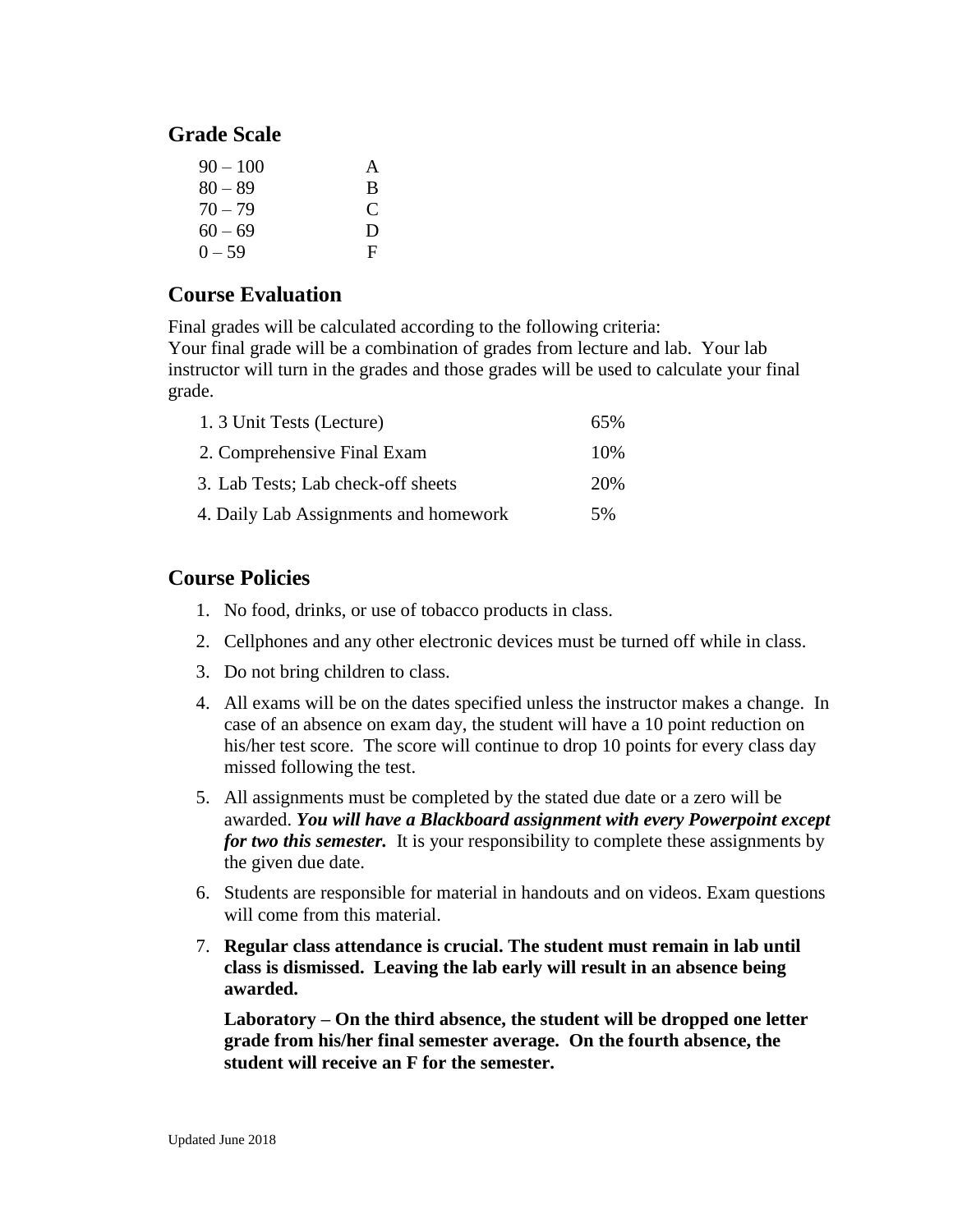#### **Lecture – For each absence following the second, the student will be dropped three points from his/her final semester average. (Example – 3 absences -3 points; 4 absences -6 points etc.)**

- 8. The terminology excused or not excused absence does not apply to this class. All absences are equal. Therefore, no matter the circumstances involved in the student's absence it will be counted towards the total for the semester.
- 9. Class roll is taken by the sign in sheets. If you did not sign in you will be counted absent.
- 10. The sign in sheet will be taken up 15 minutes after class starts. If you are more than 15 minutes late to class you will be counted absent. Also, if you leave the classroom for more than 15 minutes you will be counted absent.
- 11. When absent, the student is required to contact the instructor to obtain make-up assignment for missed class. It is the student's responsibility to make up lab assignments or a grade of zero will be given.
- 12. Excessive tardiness (more than 10 minutes/class or more than 2 consecutive classes) will result in an absence being awarded.
- 13. It shall be considered a breach of academic integrity (cheating) to use or possess on your body any of the following devices during any examination unless it is required for that examination and approved by the instructor: Cell phone, smart watch/watch phone, laptop, tablet, electronic communication devices (including optical), and earphones connected to or used as electronic communication devices.
	- a. Cheating on any (lecture/lab) exam results an F for the course and the inability to be accepted into either Sonography program.
- 14. If you wish to drop the course, the student is responsible for initiating and completing the drop process. If you stop coming to class and fail to drop the course, you will earn an 'F' in the course.

#### **Technical Requirements (for courses using Blackboard)**

The latest technical requirements, including hardware, compatible browsers, operating systems, software, Java, etc. can be found online at [https://help.blackboard.com/en-](https://help.blackboard.com/en-us/Learn/9.1_2014_04/Student/015_Browser_Support/015_Browser_Support_Policy)

[us/Learn/9.1\\_2014\\_04/Student/015\\_Browser\\_Support/015\\_Browser\\_Support\\_Pol](https://help.blackboard.com/en-us/Learn/9.1_2014_04/Student/015_Browser_Support/015_Browser_Support_Policy) [icy](https://help.blackboard.com/en-us/Learn/9.1_2014_04/Student/015_Browser_Support/015_Browser_Support_Policy) A functional broadband internet connection, such as DSL, cable, or WiFi is necessary to maximize the use of the online technology and resources.

#### **Disabilities Statement**

The Americans with Disabilities Act of 1992 and Section 504 of the Rehabilitation Act of 1973 are federal anti-discrimination statutes that provide comprehensive civil rights for persons with disabilities. Among other things, these statutes require that all students with documented disabilities be guaranteed a learning environment